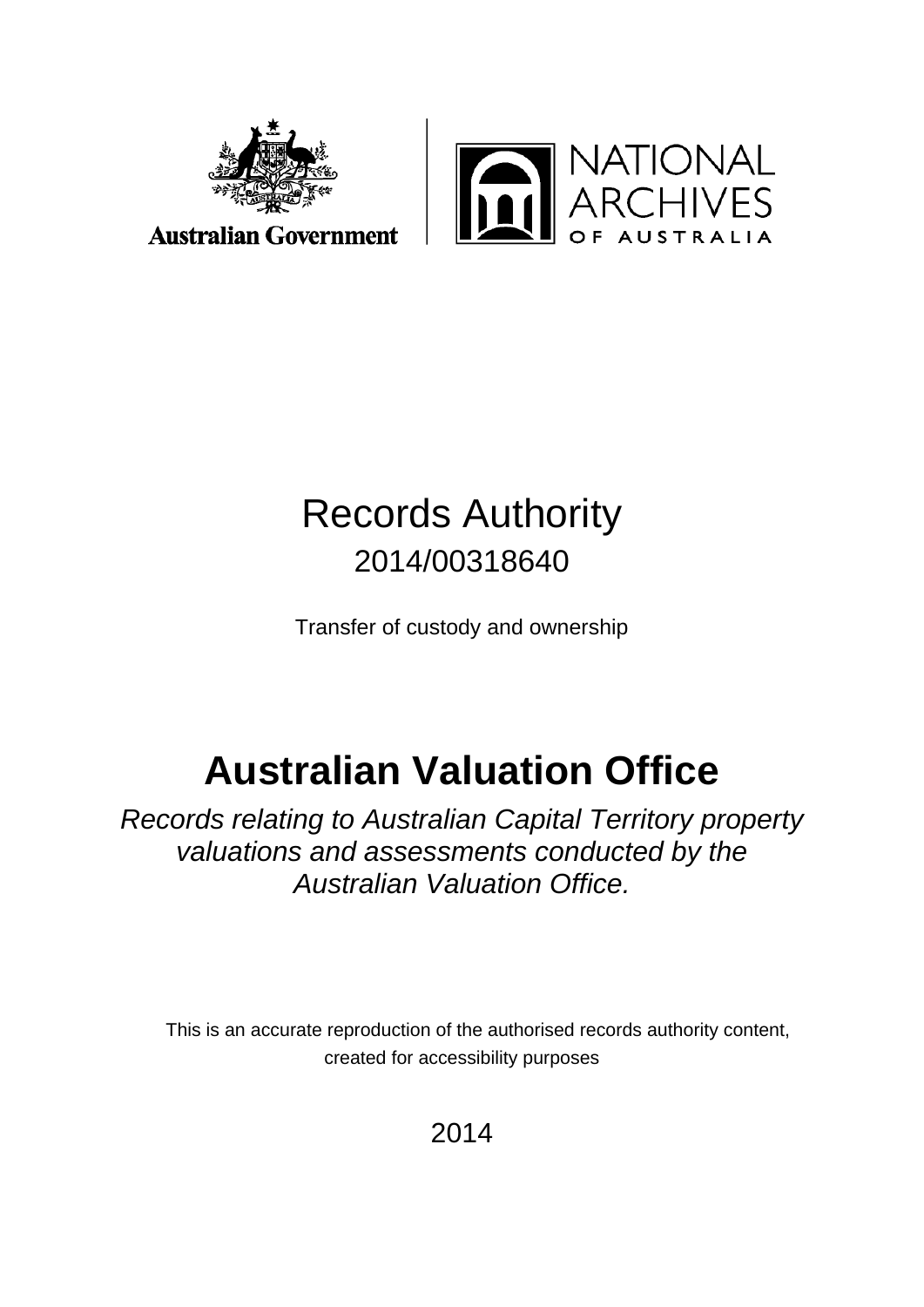#### **CONTENTS**

| -5 |
|----|
|    |

© Commonwealth of Australia 2014

This work is copyright. Apart from any use as permitted under the *Copyright Act 1968,* no part may be reproduced by any process without prior written permission from the National Archives of Australia. Requests and inquiries concerning reproduction and rights should be directed to the Publications Manager, National Archives of Australia, PO Box 7425, Canberra Business Centre ACT 2610, Australia.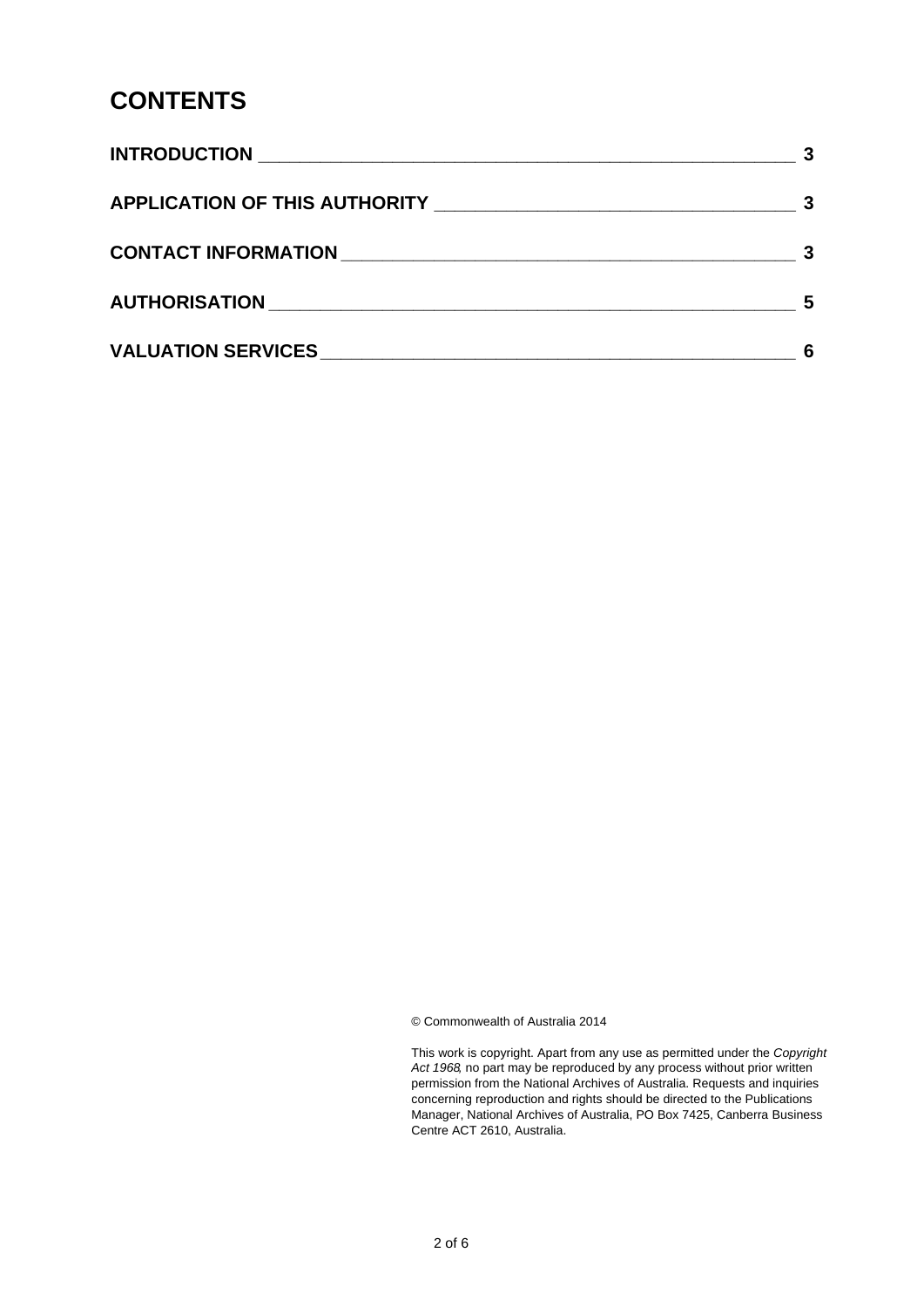#### <span id="page-2-0"></span>**INTRODUCTION**

This authority gives the Australian Valuation Office (AVO), which is currently a branch of the Australian Taxation Office, permission under the *Archives Act 1983* to transfer the custody and ownership of certain records of property valuations and assessments to the Australian Capital Territory (ACT) Government.

This records authority has been developed to address the records custody and ownership issues arising from the winding-up of the AVO and its services by 30 June 2014. In particular, the authority will enable the transfer of property records created by AVO while performing valuation and assessment services on behalf of the ACT Government. The transferred records will support the creation of an ACT valuation office that will undertake the valuations previously performed for the ACT Government by AVO.

#### <span id="page-2-1"></span>**APPLICATION OF THIS AUTHORITY**

This Authority is to be used to determine the custody and ownership of Commonwealth records.

This Authority should be used in conjunction with the agency specific records authority: Records Authority 2014/00261618 – Australian Valuation Office.

This Authority does not authorise the transfer to the ACT Government of any records classified as "Retain as national archives" in the Administrative Functions Disposal Authority (AFDA) or AFDA Express.

Those ACT property records not transferred to the ACT Government will be held by the Australian Taxation Office until such time as they can be disposed of in accordance with Records Authority 2014/00261618 – Australian Valuation Office.

Where records transferred to the ACT Government under this Authority are no longer required by the ACT for archival or ongoing business purposes they may be disposed of by the ACT Government in accordance with the records disposal authorisation requirements of the Territory Records Office. The Territory Records Office has agreed to formulate disposal actions in line with NAA's *Australian Valuation Office Records Authority 2014/00261618.*

Records of Commonwealth Government properties that are identified as RNA in the *Australian Valuation Office Records Authority 2014/00261618* will not be transferred to the ACT Government.

In some circumstances, it may be necessary for the relevant Commonwealth agency to enter into contractual arrangements with the body taking custody and ownership of the records to ensure that the ongoing needs of the Commonwealth are protected. The contract may include clauses to:

ensure that the records are appropriately managed and maintained;

protect the security of the records;

provide for reasonable access to the records by the Commonwealth and its authorised agents;

recover records at the completion of the contract, or at any other reasonable time;

ensure compliance with the provisions of the *Privacy Act 1988* as if the custodian was the 'Record Keeper' in accordance with that Act;

prevent unauthorised disclosure of information, in accordance with the provisions of the *Crimes Act 1914* and any legislation relevant to your agency; and

limit the use of the records to legitimate purposes under the terms of the contract.

You should seek specific legal advice on these matters.

Advice on how to use this Authority is available from the agency's records manager. If there are problems with the application of the Authority that cannot be resolved, please contact the National Archives.

#### <span id="page-2-2"></span>**CONTACT INFORMATION**

For assistance with this authority or for advice on other records management matters, please contact the National Archives' Agency Service Centre.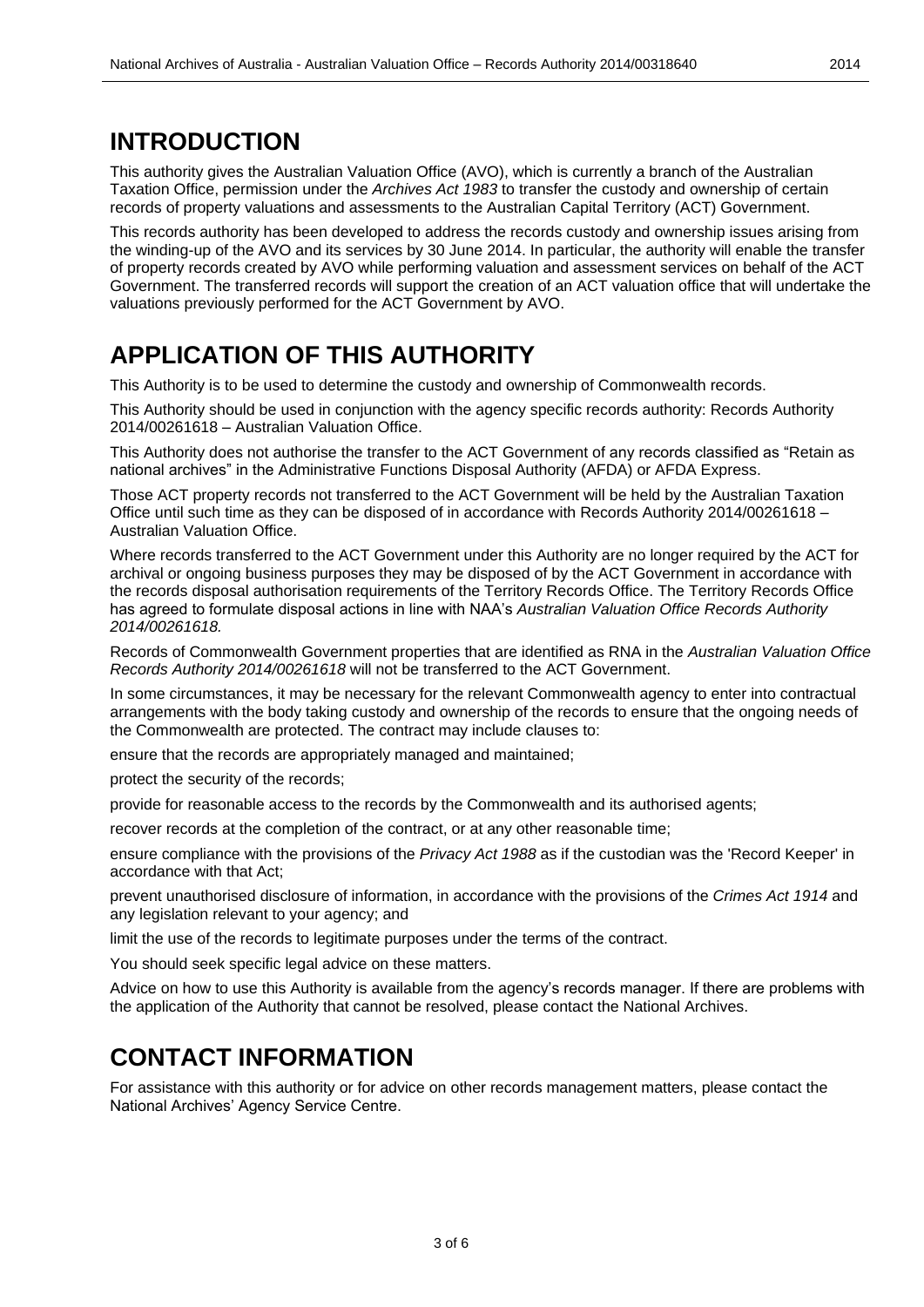Queen Victoria Terrace Tel: (02) 6212 3610 Parkes ACT 2600 Fax: (02) 6212 3989 PO Box 7425 Email: **[recordkeeping@naa.gov.au](mailto:recordkeeping@naa.gov.au)** Canberra Business Centre ACT 2610 Website: [www.naa.gov.au](http://www.naa.gov.au/)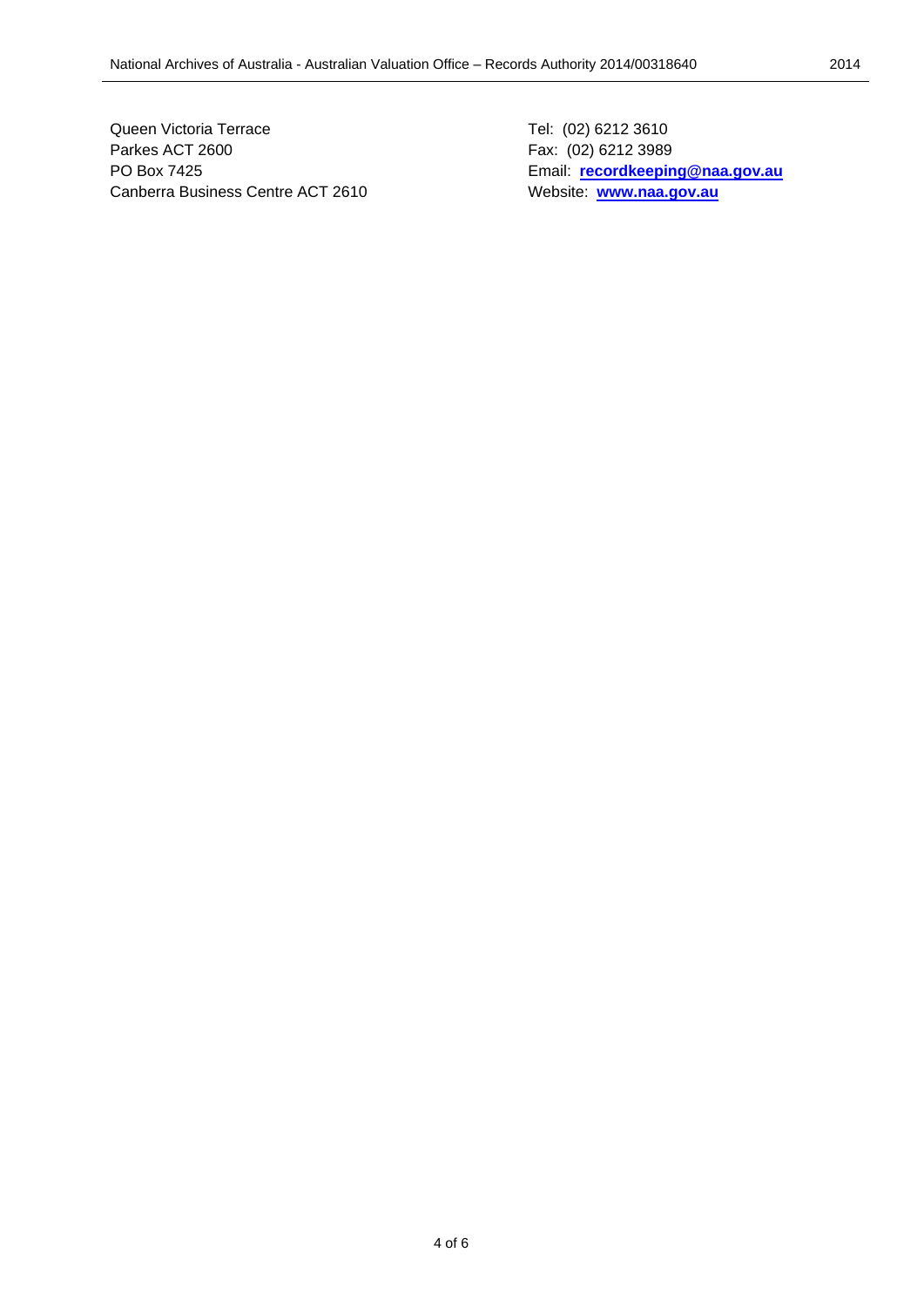#### <span id="page-4-0"></span>**AUTHORISATION**

#### **RECORDS AUTHORITY 2014/00318640**

**Person to whom notice of authorisation is given:** Mr Chris Jordan AO Commissioner of Taxation Australian Taxation Office Ethos House, 28-36 Ainslie Avenue Civic Square ACT 2600

| <b>Purpose:</b>     | Authorises arrangements for the disposal of records in accordance with<br>Section 24(2)(b) of the Archives Act 1983.             |
|---------------------|----------------------------------------------------------------------------------------------------------------------------------|
| <b>Application:</b> | Records of the Australian Valuation Office relating to assessments and<br>valuations of Australian Capital Territory properties. |

This authority gives permission for the transfer of custody and ownership of the records described. This authority will apply only with the consent of the agency currently responsible for the business documented in the records described.

**Authorised by Date of issue:**

David Fricker 3 July 2014 Director-General National Archives of Australia